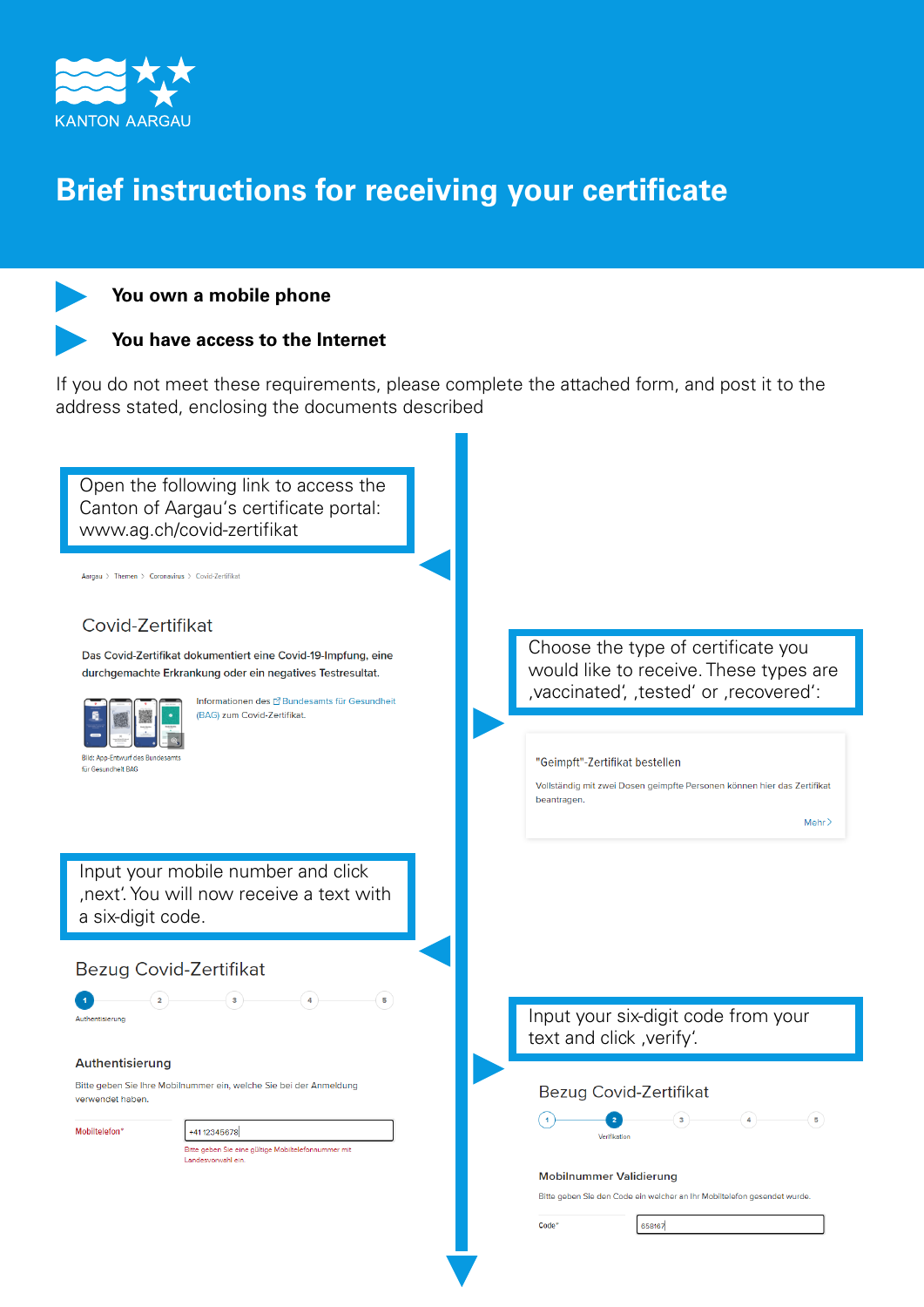

## **Brief instructions for receiving your certificate**